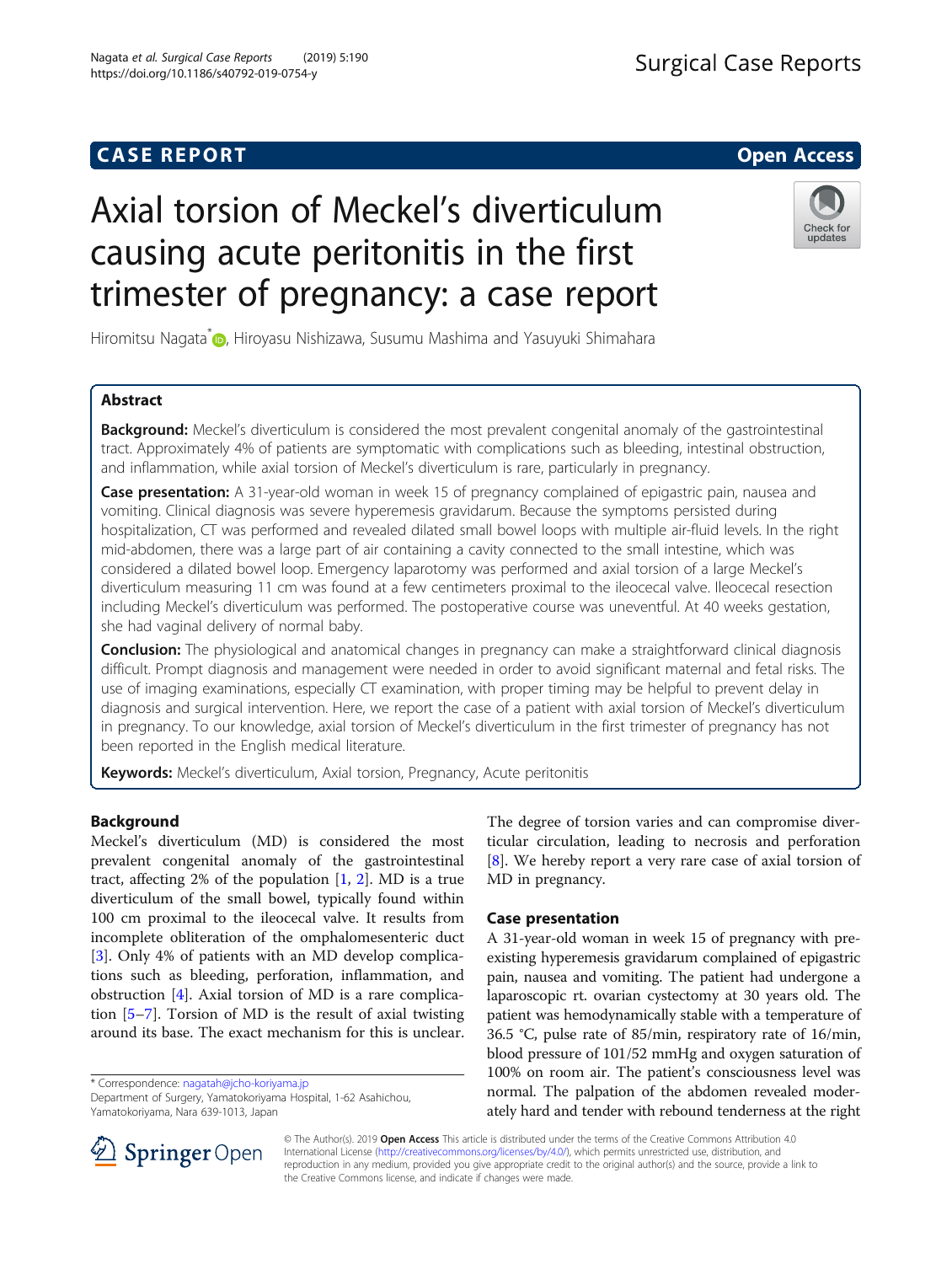upper quadrant. Laboratory examination demonstrated leukocytosis at 12,000/μl, 87% neutrophils, and normal hemoglobin, electrolytes, creatinine, AST, amylase, and Creactive protein. The patient was first diagnosed with severe hyperemesis gravidarum and was admitted.

Thereafter, the patient was commenced on trial of conservative treatment, including intravenous rehydration, antiemetics, and antibiotics. However, the patient presented with persistent abdominal pain. Thirty hours after the admission, laboratory examination demonstrated leukocytosis at 18,000/μl, 93.5% neutrophils, C-reactive protein of 13.7 mg/dl, fibrin/fibrinogen degradation products at 12.2 μg/ml (normal range, 0.0–5.0 μg/ml), D-dimer levels of 4.7 μg/ml (normal range, 0.0–1.0 μg/ml), base excesses of  $-4.5$  mmol/l (normal range,  $-2.5-2.5$  mmol/l), and nearly normal hemoglobin, electrolytes, creatinine, AST, and amylase. CT imaging of the abdomen revealed dilated small bowel loops with multiple air-fluid levels; in the right mid-abdomen, there was a large part of air containing cavity connected to the small intestine, which was considered a dilated bowel loop (Fig. 1). As acute peritonitis and strangulated ileus were diagnosed, an emergency laparotomy was planned. The peritoneal cavity was filled with a seropurulent fluid. Further exploration revealed a black and gangrenous MD, with axial torsion, measuring  $11 \times 8 \times 5$  cm, located 2 cm proximally to the ileocecal valve (Fig. 2). The ileocecal resection including MD was performed (Fig. [3](#page-2-0)). Postoperative histopathologic examination confirmed gangrene of MD without neoplasms. The patient recovered uneventfully and was discharged on the 16th postoperative day. At 40 weeks gestation, she had vaginal delivery of a normal baby.

# Discussion

This case report presents an extremely rare case of giant MD with torsion in pregnancy. A search of the English literature revealed only one case in the third trimester of pregnancy [\[9\]](#page-3-0). The etiology of the axial torsion of MD



remains unclear. On the basis of the several articles, there are several risk factors: primary neoplasms arising within the MD [[10](#page-3-0)], fibrous vitelline bands connected the MD to the abdominal wall  $[11]$  $[11]$ , and the MD length and width of the base [\[8](#page-2-0), [12\]](#page-3-0). The anatomical configuration, especially the diverticular length and base diameter are important predisposing factors. In particular, an elongated variant with a narrowed neck is far more likely to result in torsion  $[12]$  $[12]$ . In the case of the patient, the cause of axial torsion of the MD might be the giant head and narrow base as well as the bowel dislocation due to the gravid uterus.

Symptomatic MD is often difficult to diagnose because it mimics acute appendicitis, peptic ulcer, pelvic inflammatory disease, or gastroenteritis. In pregnancy, the diagnosis is even more difficult. The normal physiological and

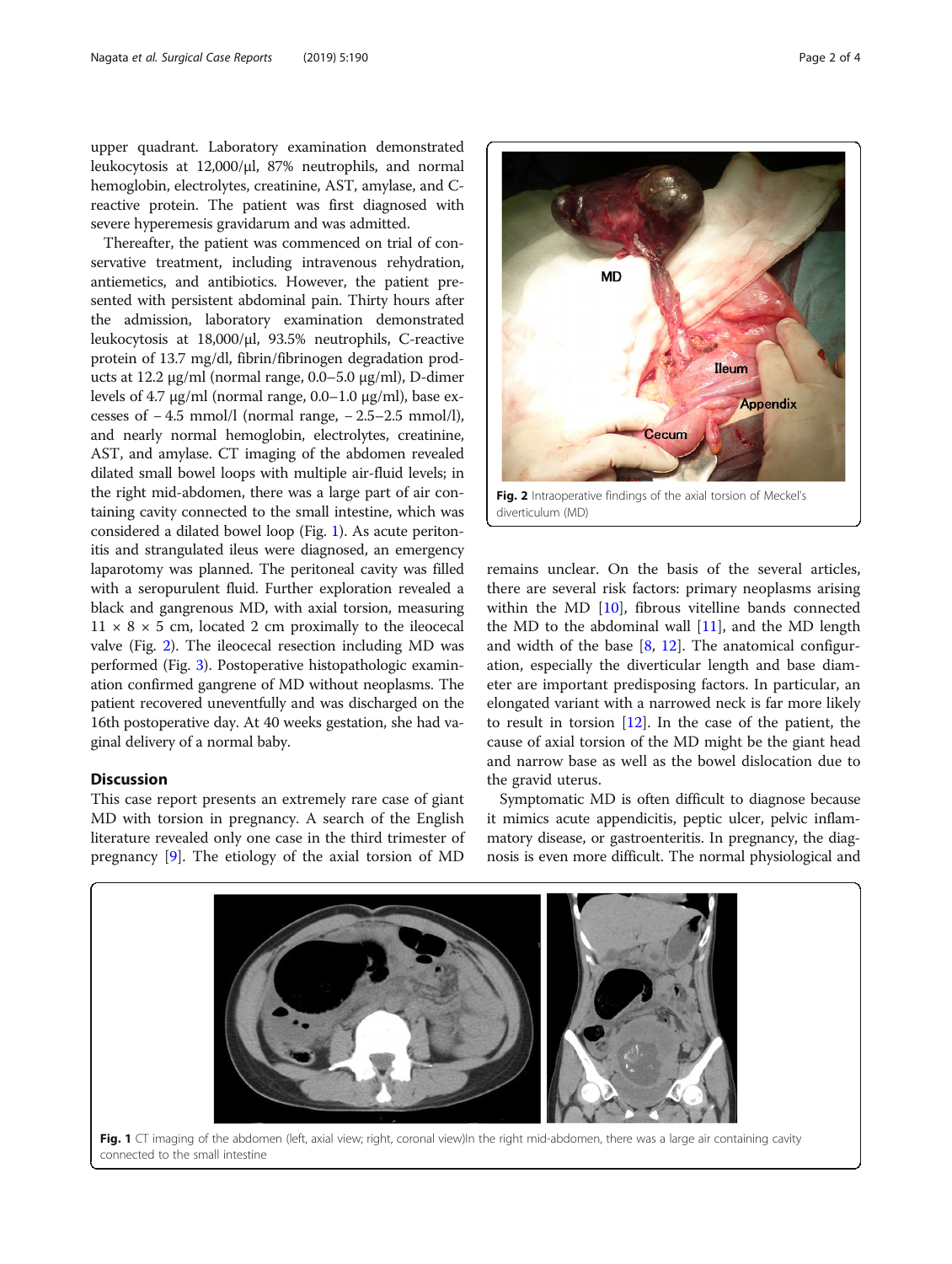anatomical changes in pregnancy complicate the evaluation of acute abdomen. Normal symptoms of pregnancy like nausea, vomiting, abdominal, and pelvic discomfort overlap with the symptomatology of non-obstetric causes of acute abdomen. Many examination findings are altered as the gravid uterus displaces the other intra-abdominal organs, and signs of peritonitis may be absent due to lifting and stretching of the anterior abdominal wall. Leucocytosis, anemia due to hemodilution and tachycardia are normal findings in pregnancy. Therefore, imaging investigations for acute abdomen in pregnancy are important. Ultrasonography is the first-line imaging investigation for acute abdomen in pregnancy, though it has limited diagnostic capabilities in a pregnant patient with acute abdomen. The most useful diagnostic modality is CT examination [4], as can also be seen in the present report. MD is difficult to distinguish from the normal small bowel in uncomplicated cases on CT examination. However, a blind-ending fluid or gas-filled structure in continuity with the small bowel may be seen  $[13]$ . In this case, CT findings supported the emergency laparotomy even though radiation exposure by a CT scan is a major concern and the risks and benefits should be evaluated. The absolute risk of fetal effects is small at conceptus doses of 100 mGy and negligible at doses of less than 50 mGy [\[14\]](#page-3-0). CT examination of abdomen and pelvis rarely exceed 25 mGy. CT examination may be appropriate depending on the clinical situation, because the dose from a single-acquisition CT examination of the abdomen and pelvis poses a small risk to fetal health [\[14\]](#page-3-0).

Fig. 3 Gross findings of the resected bowel containing axial torsion of Meckel's diverticulum (MD). The arrowhead reveals the orifice of

10 11 12 13 14 15 16 17 18 19 20 21 22 23

Meckel's diverticulum (MD)

անակամասիակամասիակամաս<mark>ի</mark>

Surgical resection of symptomatic MD is the standard of care. Surgical options include simple diverticulectomy or ileal resection with the later procedure preferred when there is evidence of severe inflammation, perforation, or tumor [\[15](#page-3-0)]. In this case, the ileocecal resection including MD was performed in continuity with the adjacent inflamed intestinum by reason that tumors within the giant MD could not be completely ruled out.

# Conclusion

In view of the non-specific presentation of Meckel's pathology in pregnancy, the management requires a multidisciplinary team approach consisting of a surgeon, an obstetrician and a radiologist in order to achieve a favorable outcome for mother and neonate.

#### Abbreviations

AST: Aspartate aminotransferase; CT: Computed tomography; MD: Meckel's diverticulum

#### Acknowledgements

None.

24

#### Authors' contributions

HN collected the data and drafted the manuscript. HN and HN performed the operation. YS reviewed the manuscript. All authors read and approved the final manuscript.

#### Funding

None of the authors have anything to disclose.

#### Availability of data and materials

None.

#### Ethics approval and consent to participate Not applicable.

#### Consent for publication

Written informed consent was obtained from the patient for publication of this case report and any accompanying images. A copy of the written consent is available for review by the Editor-in-Chief of this journal.

#### Competing interests

The authors declare that they have no competing interests.

#### Received: 5 July 2019 Accepted: 25 November 2019 Published online: 05 December 2019

#### References

- 1. Yamaguchi M, Takeuchi S, Awazu S. Meckel's diverticulum. Investigation of 600 patients in Japanese literature. Am J Surg. 1978;136:247–9.
- 2. Sagar J, Kumar V, Shah DK. Meckel's diverticulum: a systematic review. J R Soc Med. 2006;99:501–5.
- 3. Yahchouchy EK, Marano AF, Etienne JC, Fingerhut AL. Meckel's diverticulum. J Am Coll Surg. 2001;192:658–62.
- 4. Prall RT, Bannon MP, Bharucha AE. Meckel's diverticulum causing intestinal obstruction. Am J Gastroenterol. 2001;96:3426–7.
- 5. Guss DA, Hoyt DB. Axial volvulus of Meckel's diverticulum: a rare cause of acute abdominal pain. Ann Emerg Med. 1987;16:811–2.
- 6. Eser M, Oncel M, Kurt N. Gangrene secondary to axial torsion in a patient with Meckel's diverticulum. Int Surg. 2002;87:104–6.
- 7. Rajesh A, Chandra A. Re: Axial torsion of Meckel's diverticulum. ANZ J Surg. 2019;89:447–9.
- 8. Limas C, Seretis K, Soultanidis C, Anagnostoulis S. Axial torsion and gangrene of a giant Meckel's diverticulum. J Gastrointestin Liver Dis. 2006; 15:67–8.

<span id="page-2-0"></span>